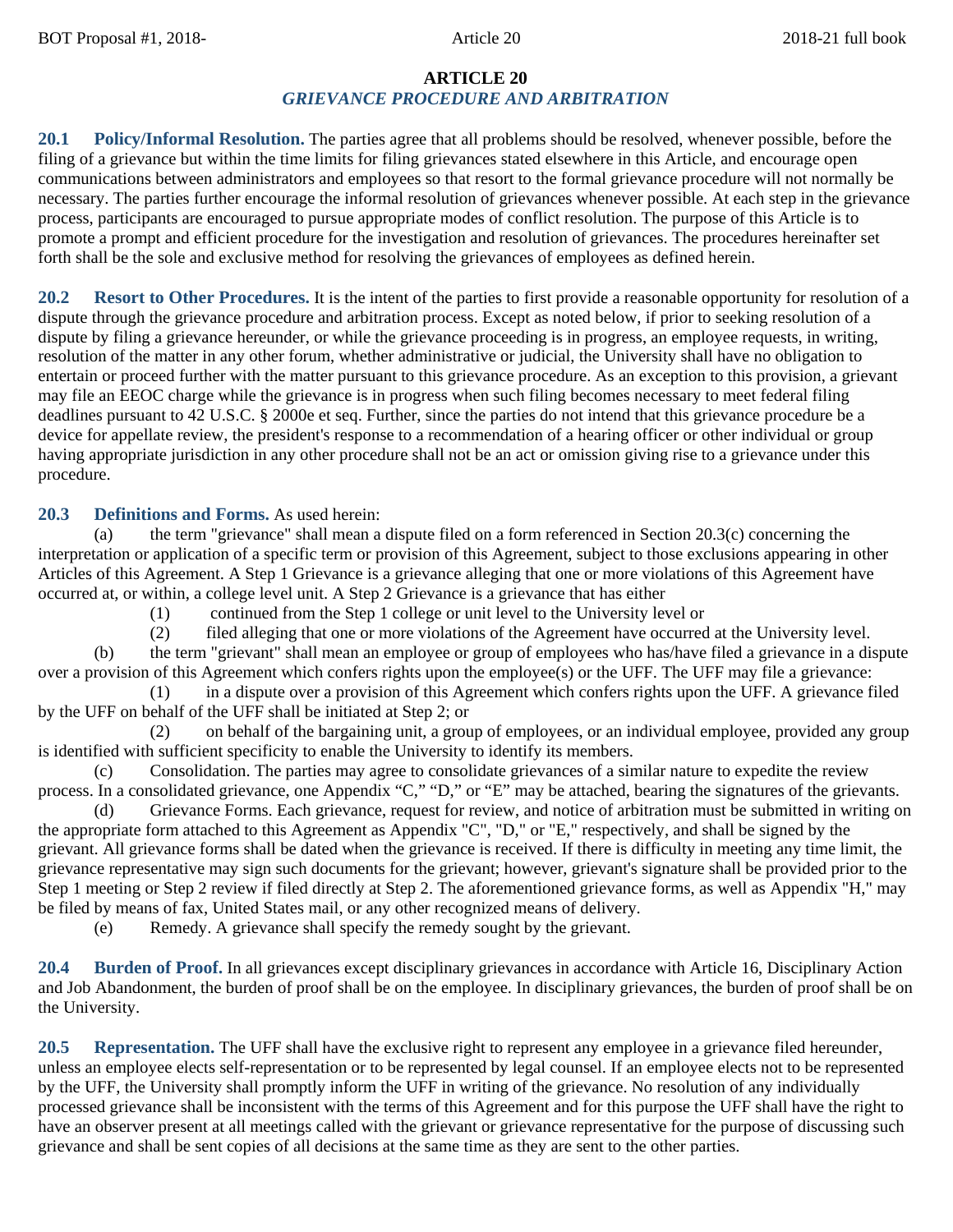**20.6 Grievance Representatives.** The UFF shall, on or before September 1 of each year, furnish to the University a list of all persons authorized to act as grievance representatives and shall update the list as needed. The UFF grievance representative shall have the responsibility to meet all classes, office hours, and other duties and responsibilities incidental to the assigned workload. Some of these activities are scheduled to be performed at particular times. Such representative shall have the right during times outside of those hours scheduled for these activities to investigate, consult, and prepare grievance presentations and attend grievance hearings and meetings. Should any hearings or meetings with the president or president's representatives necessitate rescheduling of assigned duties, the representative may, with the approval of the appropriate administrator, arrange for the rescheduling of such duties or their coverage by colleagues. Such approval shall not be unreasonably withheld.

## **20.7 Appearances.**

(a) When an employee participates during working hours in an arbitration proceeding or in a grievance meeting between the grievant or representative and the University, that employee's compensation shall neither be reduced nor increased for time spent in those activities.

(b) Prior to participation in any such proceedings, conferences, or meetings, the employee shall make arrangements acceptable to the appropriate supervisor for the performance of the employee's duties. Approval of such arrangements shall not be unreasonably withheld. Time spent in such activities outside regular working hours shall not be counted as time worked.

# **20.8 Formal Grievance Procedure.**

(a) Filing.

(1) Step1 and Step 2 grievances shall be filed in the Office of Faculty Relations in Academic Affairs within thirty (30) days following the act or omission giving rise thereto, or the date on which the employee knew or reasonably should have known of such act or omission if that date is later. Thirty days shall be determined by the date stamped on the completed grievance form filed in the Office of Faculty Relations, or by the date of mailing as determined by the postmark. The grievant may amend the Appendix "C" form one time, either prior to the Step 1 meeting for all grievances filed at Step 1, or prior to the Step 2 review for all grievances filed directly at Step 2.

(2) An employee may seek redress of alleged salary discrimination by filing a grievance under the provisions of Article 20. An act or omission giving rise to such a grievance may be the employee's receipt of the employee's salary warrant for the first full-pay period in which the annual salary increases referenced in Article 23 are reflected.

(3) The filing of a grievance constitutes a waiver of any rights to judicial review of agency action pursuant to Chapter 120, Florida Statutes, or to the review of such actions under University procedures which may otherwise be available to address such matters. This grievance procedure shall be the sole review mechanism for resolving disputes regarding rights or benefits which are provided exclusively by this Agreement. Only those acts or omissions and sections of the Agreement identified at the initial filing may be considered at subsequent steps.

(b) Time Limits. All time limits contained in this Article may be extended by mutual agreement of the parties, except that the time limits for the initial filing of a grievance may be extended only by agreement between the University and the UFF. Upon failure of the University to provide a decision within the time limits provided in this Article, the grievant or the UFF, where appropriate, may appeal to the next step. Upon the failure of the grievant or the UFF, where appropriate, to file an appeal within the time limits provided in this Article, the grievance shall be deemed to have been resolved by the decision at the prior step.

(c) Postponement.

(1) The grievant may, in the written grievance at Step 1, request the postponement of any action in processing the grievance formally for a period of up to thirty (30) days, during which period efforts to resolve the grievance informally shall be made. The initial such request shall be granted. Upon the grievant's written request, additional extensions should be granted unless to do so would impede resolution of the grievance. Upon request, the president or president's representative shall, during the postponement period(s), arrange an informal meeting between the appropriate administrator and the grievant. The grievant shall have the right to representation by the UFF during attempts at informal resolution of the grievance. The grievant may, at any time, terminate the postponement period by giving written notice to the president or president's representative that the grievant wishes to proceed with the Step 1 meeting. If the postponement period, or any extension thereof, expires without such written notice, the grievance shall be deemed informally resolved to the grievant's satisfaction and need not be processed further.

(2) In the case of a grievance filed pursuant to the Expedited Grievance Procedure referenced in Section 20.15, the postponement period shall be no more than seven (7) days unless the employee and the university agree otherwise. (d) Step 1.

(1) Meeting. The president or president's representative and the grievant and the grievance representative shall meet no sooner than seven (7) and no later than fifteen (15) days following

a. receipt of the grievance if no postponement is requested, or

b. receipt of written notice that the grievant wishes to proceed with the Step 1 meeting.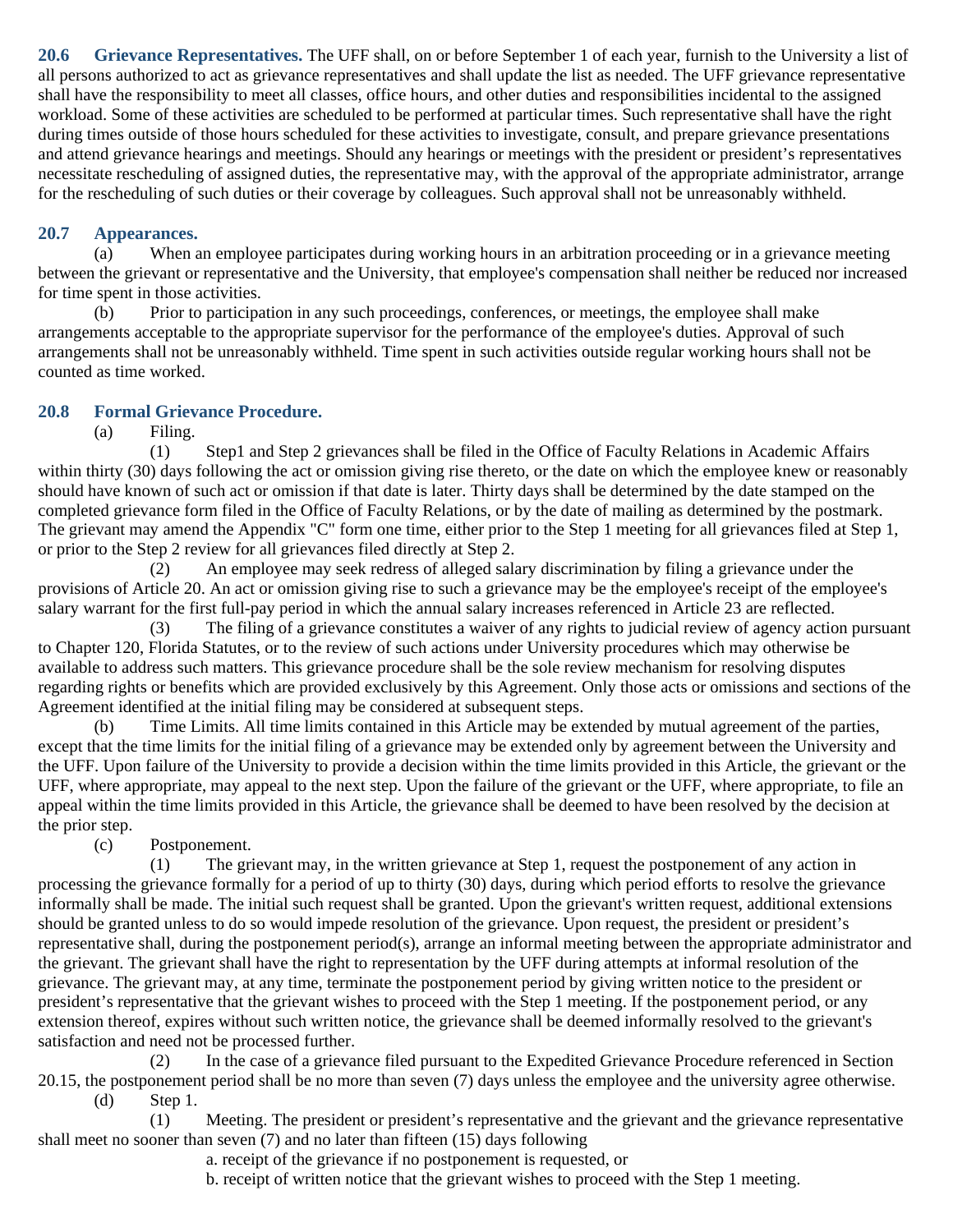At the Step 1 meeting, the grievant shall have the right to present any evidence in support of the grievance, and the grievant and/or the UFF representative or the grievant's legal counsel (if selected pursuant to Section 20.5), and the president or president's representative, shall discuss the grievance.

(2) Decision. The president or president's representative shall issue a written decision, stating the reasons therefore, to grievant's Step 1 representative within thirty (30) days following the conclusion of the meeting. In the absence of an agreement to extend the period for issuing the Step 1 decision, the grievant may proceed to Step 2 if the grievant's Step 1 representative has not received the written decision by the end of the 30th day following the conclusion of the Step 1 meeting. A copy of the decision shall be sent to the grievant and to the local UFF Chapter if grievant elected self-representation or representation by legal counsel.

(3) Documents. Where practicable, the Step 1 reviewer shall make available to the grievant, or grievance representative, documentation referenced in the Step 1 decision prior to its issuance. All documents referred to in the decision and any additional documents presented by the grievant shall be attached to the decision, together with a list of these documents. In advance of the Step 1 meeting, the grievant shall have the right, upon written request, to a copy of any reasonably identifiable documents relevant to the grievance.

(e) Step 2

(1) Filing.

a. Continuation of Step 1 Grievance. If the grievance is not satisfactorily resolved at Step 1, the grievant may file a written request with the Office of Faculty Relations in Academic Affairs for review of the Step 1 decision by the president or president's representative. The grievant must make this request within thirty (30) days following receipt of the Step 1 decision by grievant's Step 1 representative. Thirty days shall be determined by the date stamped on the notice by the Office of Faculty Relations when the request is received in that office or by the date of mailing as determined by the postmark.

b. Step 2 Grievance Alleging Violation(s) of the Agreement at the University Level. A grievance may be filed at Step 2 if it alleges that one or more violations have occurred at the University level.

(2) Meeting. The president or president's University representative and the grievant and the grievant's representative shall meet no sooner than seven (7) and no later than fifteen (15) days following

a. receipt of the grievance if no postponement is requested or

b. receipt of written notice that the grievant wishes to proceed with the Step 2 meeting.

At the Step 2 meeting the grievant shall have the right to present evidence in support of the grievance, and the grievant and/or the UFF representative or the grievant's legal counsel (if selected pursuant to Section 20.5) and the president or president's representative, shall discuss the grievance.

(3) Decision. The president or president's representative shall issue a written decision, stating the reasons therefore, to the grievant and grievant's Step 2 representative within thirty (30) days following the conclusion of the review meeting. Thirty days shall be determined by a receipt executed by the Office of Faculty Relations, or by the date of mailing as determined by the postmark. In the absence of an agreement to extend the period for issuing the Step 2 decision, the UFF may proceed to Step 3 if the grievant's Step 2 representative has not received the written decision by the end of the 30th day following the conclusion of the Step 2 meeting. A copy of the decision shall be sent to the grievant and to the UFF grievance chair if the grievant elected self-representation or representation by legal counsel.

(f) Step 3 Arbitration.

(1) Filing. If the grievance has not been satisfactorily resolved at Step 2, the UFF may, upon the request of the grievant, proceed to arbitration by filing a written notice of the intent to do so. Notice of intent to proceed to arbitration must be filed with the Office of Faculty Relations within thirty (30) days after receipt of the Step 2 decision by grievant and grievant's Step 2 representative (if the grievant is represented by the UFF, the decision will be sent to the UFF grievance representative) and shall be signed by the grievant and the UFF President of UFF Director of Arbitrations. Thirty days shall be determined by a receipt executed by the office receiving the grievance, or by the date of mailing as determined by the postmark. The grievance may be withdrawn at any time by the grievant or by the UFF President or Director of Arbitrations at any point during Step 3. The parties shall stipulate to the issue(s) prior to the arbitration. In the event a stipulation is not reached, the parties shall proceed to a hearing on arbitrability pursuant to Section 20.8(f)(4).

(2) Selection of Arbitrator. Representatives of the University and the UFF shall meet within ninety (90) days after the execution of this Agreement for the purpose of selecting an Arbitration Panel of ten (10) or more members. Within fourteen (14) days after receipt of a notice of intent to arbitrate, representatives of the University and the UFF shall meet for the purpose of selecting an arbitrator from the Panel. Selection shall be by mutual agreement or by alternately striking names from the Arbitration Panel list until one name remains. The right of the first choice to strike from the list shall be determined by the flip of a coin. If the parties are unable to agree to a panel of arbitrators, they shall follow the normal American Arbitration Association procedure for the selection of an arbitrator. The parties may mutually select as the arbitrator an individual who is not a member of the Arbitration Panel. The arbitration shall be held within sixty (60) days following the selection of the arbitrator, if practicable.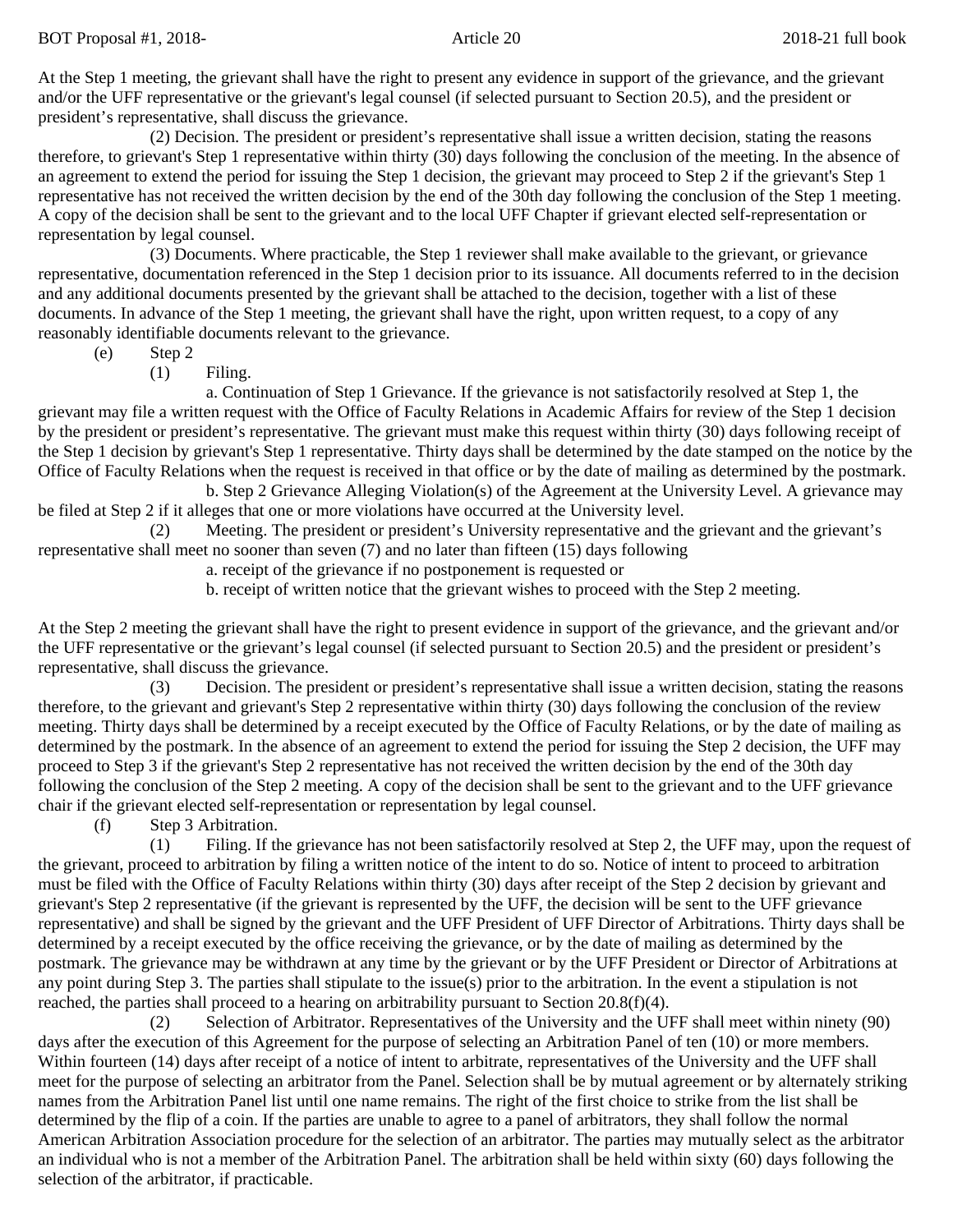# (3) Authority of the Arbitrator.

a. The arbitrator shall not add to, subtract from, modify, or alter the terms or provisions of this Agreement. Arbitration shall be confined solely to the application and/or interpretation of this Agreement and the precise issue(s) submitted for arbitration. The arbitrator shall refrain from issuing any statements of opinion or conclusions not essential to the determination of the issues submitted.

b. Where an administrator has made a judgment involving the exercise of discretion, such as decisions regarding tenure or promotion, the arbitrator shall not substitute the arbitrator's judgment for that of the administrator. Nor shall the arbitrator review such decision except for the purpose of determining whether the decision has violated this Agreement. If the arbitrator determines that the Agreement has been violated, the arbitrator shall direct the University to take appropriate action. An arbitrator may award back salary where the arbitrator determines that the employee is not receiving the appropriate salary from the University, but the arbitrator may not award other monetary damages or penalties. If notice that further employment will not be offered is not given on time, the arbitrator may direct the University to renew the appointment only upon a finding that no other remedy is adequate, and that the notice was given so late that (a) the employee was deprived of reasonable opportunity to seek other employment, or (b) the employee actually rejected an offer of comparable employment which the employee otherwise would have accepted.

c. An arbitrator's decision awarding employment beyond the sixth year shall not entitle the employee to tenure. In such cases the employee shall serve during the seventh year without further right to notice that the employee will not be offered employment thereafter. If an employee is reappointed at the direction of an arbitrator, the president or president's representative may reassign the employee during such reappointment.

(4) Arbitrability. Issues of arbitrability shall be bifurcated from the substantive issue(s) and, whenever possible, determined by means of a hearing conducted by conference call. The arbitrator shall have ten (10) days from the hearing to render a decision on arbitrability. If the issue is judged to be arbitrable, an arbitrator shall then be selected to hear the substantive issue(s) in accordance with the provisions of Section 20.8(f)(2).

(5) Conduct of Hearing. The arbitrator shall hold the hearing in the city where the grievant is employed, unless otherwise agreed by the parties. The hearing shall commence within twenty-five (25) days of the arbitrator's acceptance of selection, or as soon thereafter as is practicable, and the arbitrator shall issue the decision within forty-five (45) days of the close of the hearing or the submission of briefs, whichever is later, unless additional time is agreed to by the parties. The decision shall be in writing and shall set forth findings of fact, reasoning, and conclusions on the issues submitted. Except as expressly specified in this Article, the provisions of the Florida Arbitration Code, Chapter 682, Florida Statutes, shall not apply. Except as modified by the provisions of this Agreement, arbitration proceedings shall be conducted in accordance with the rules and procedures of the American Arbitration Association.

(6) Effect of Decision. The decision or award of the arbitrator shall be final and binding upon the University, the UFF, and the grievant, provided that either party may appeal to an appropriate court of law a decision that was rendered by the arbitrator acting outside of or beyond the arbitrator's jurisdiction, pursuant to Section 682.13, Florida Statutes.

(7) Venue. For purposes of venue in any judicial review of an arbitrator's decision issued under this agreement, the parties agree that such an appeal shall be filed in the courts in Orange County, Florida, unless both parties specifically agree otherwise in a particular instance. In an action commenced in Orange County, neither the University nor the UFF will move for a change of venue based upon the defendant's residence in fact if other than Orange County.

(8) Fees and Expenses. All fees and expenses of the arbitrator shall be divided equally between the parties. Each party shall bear the cost of preparing and presenting its own case. The party desiring a transcript of the arbitration proceedings shall provide written notice to the other party of its intention to have a transcript of the arbitration made at least one week prior to the date of the arbitration. The party desiring such transcript shall be responsible for scheduling a stenotype reporter to record the proceedings. The parties shall share equally the appearance fee of the stenotype reporter and the cost of obtaining an original transcript and one copy for the party originally requesting a transcript of the proceedings.

(9) Retroactivity. An arbitrator's award may or may not be retroactive as the equities of each case may demand, but in no case shall an award be retroactive to a date earlier than thirty (30) days prior to the date the grievance was initially filed in accordance with this Article.

**20.9 Filings and Notification.** With the exception of Step 1 and Step 2 decisions, all documents required or permitted to be issued or filed pursuant to this Article may be transmitted by fax, United States mail, or any other recognized delivery service (note: e-mail is not an acceptable form of delivery). Step 1 and Step 2 decisions shall be transmitted to the grievance representative (s) by personal delivery with written documentation of receipt or by certified mail, return receipt requested. In the event that any action falls due on a Saturday, Sunday, or holiday (as referred to in Section 17.5), the action will be considered timely if it is accomplished by 5:00 p.m. on the following business day.

**20.10 Precedent.** No complaint informally resolved, or grievance resolved at either Step 1 or 2, shall constitute a precedent for any purpose unless agreed to in writing by the president or representative and the UFF acting through its President or representative.